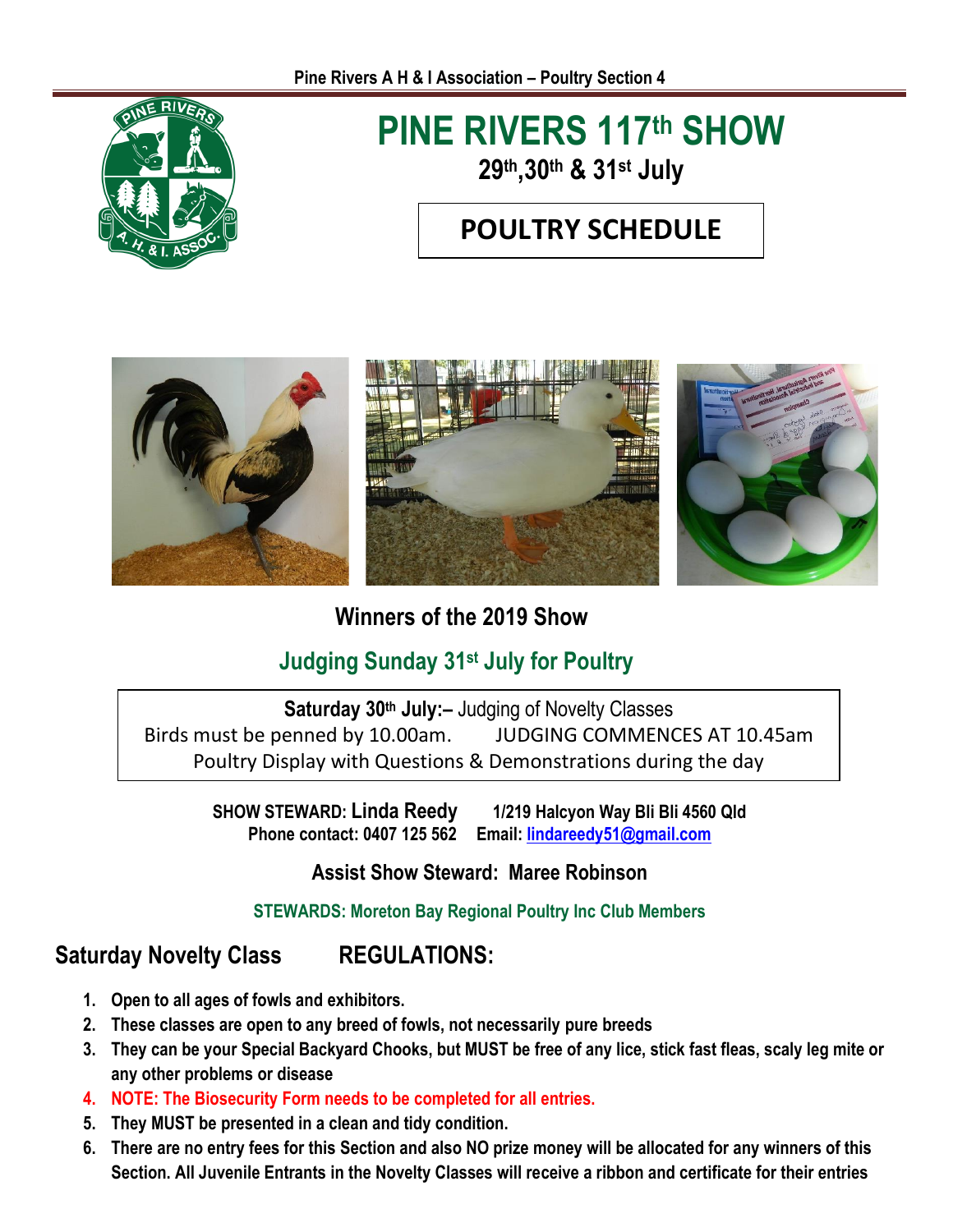|                                      | <b>Male</b> | Female |  |
|--------------------------------------|-------------|--------|--|
| Most Handsome Rooster                | 400         |        |  |
| <b>Prettiest Hen</b>                 |             | 401    |  |
| <b>Friendliest Chook</b>             | 402         | 403    |  |
| Best Dressed Chook in Chook Clothes  | 404         | 405    |  |
| <b>Fattest Chook</b>                 | 406         | 407    |  |
| <b>Ugliest Chook</b>                 | 408         | 409    |  |
| Chook that most looks like its owner | 410         | 411    |  |
| Best dressed waterfowl               | 412         | 413    |  |
| Best Decorated Egg/s - under 5       |             |        |  |
| <b>Best Decorated Egg/s Open</b>     |             |        |  |

**Pine Rivers A H & I Association – Poultry Section 4**





### **POULTRY SHOW – JUDGING ON SUNDAY 31ST JULY 2022**

Birds must be penned by 8.30am. JUDGING COMMENCES AT 9.00am

All entries MUST be received to the Show Steward before or by Thursday 28<sup>th</sup> July 2022.

**SHOW STEWARD: Linda Reedy 1/219 Halcyon Way Bli Bli 4560 Qld Phone contact: 0407 125 562 Email: [lindareedy51@gmail.com](mailto:lindareedy51@gmail.com)**

**Assist Show Steward.. Maree Robinson**

**STEWARDS: Moreton Bay Regional Poultry Inc Club Members**

**JUDGES: Softfeather:** Ben Biddle **Hardfeather:** Ben Biddle **Waterfowl:** Ben Biddle **Juniors:** Doug Freeman **Eggs:** Joanne Hutchinson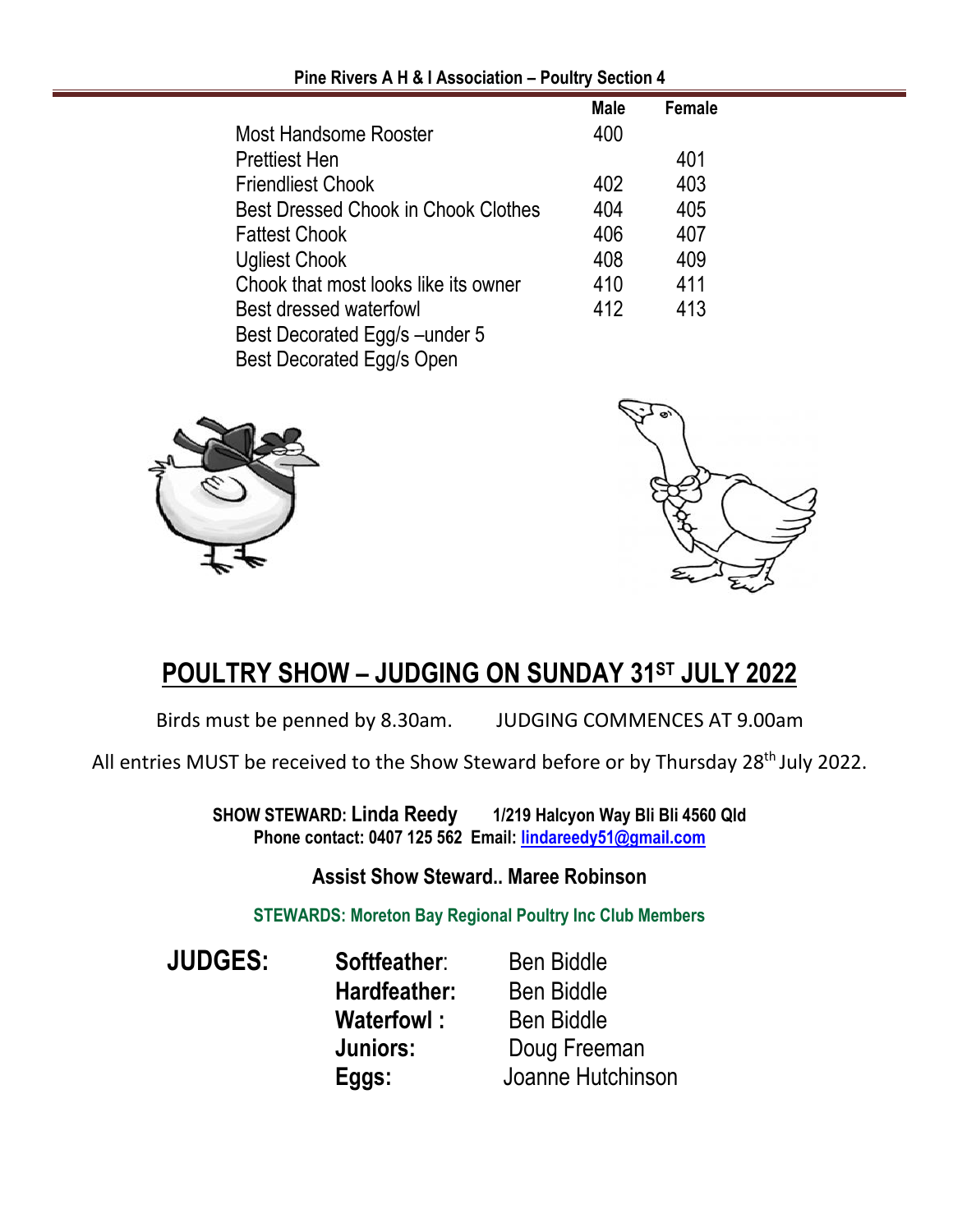### **REGULATIONS:**

- **1. All entries to be submitted on the official Pine Rivers A H & I Association Entry Form – Cheques and money orders are to be payable to Pine Rivers A H & I Association please.**
- **2. Biosecurity: form to be completed and submitted with show entries please.**
- **3. During the judging, all exhibits will be in the custody of the stewards and shall not be handled by the owner or any persons other than the judge or steward unless previous consent from a steward has been obtained.**
- **4. During the judging, exhibitors are asked to keep the judging area free so as not to hinder the judges or stewards.**
- **5. The judges' decisions shall be considered final and no further discussion concerning the matter will be entered into.**
- **6. Any parasite infected or diseased fowls will be disqualified and removed from the pavilion.**
- **7. Water containers will be provided by the Moreton Bay Regional Poultry Club for the wellbeing of the exhibits and remain the property of the Poultry Club.**
- **8. Every care will be taken of the exhibits, but the committee will not be liable for damage, loss or death.**
- **9. No bird is to be removed early from the pavilion unless a clearance is obtained from the Show Steward.**
- **10. Presentation of awards will be approximately between 2.00pm and 3.00pm. Birds are to remain penned until 4pm and only released under the guidance of the stewards.**

### **PRIZE MONEY ENTRY FEE \$1.00**

- Where only one entry in class and an award is made Prize money \$1.00
- Two entries in class First Prize: \$1.50
- Three or more entries in class First prize \$2.20. Second Prize: 80c
- First, Second and Third Cards will be awarded.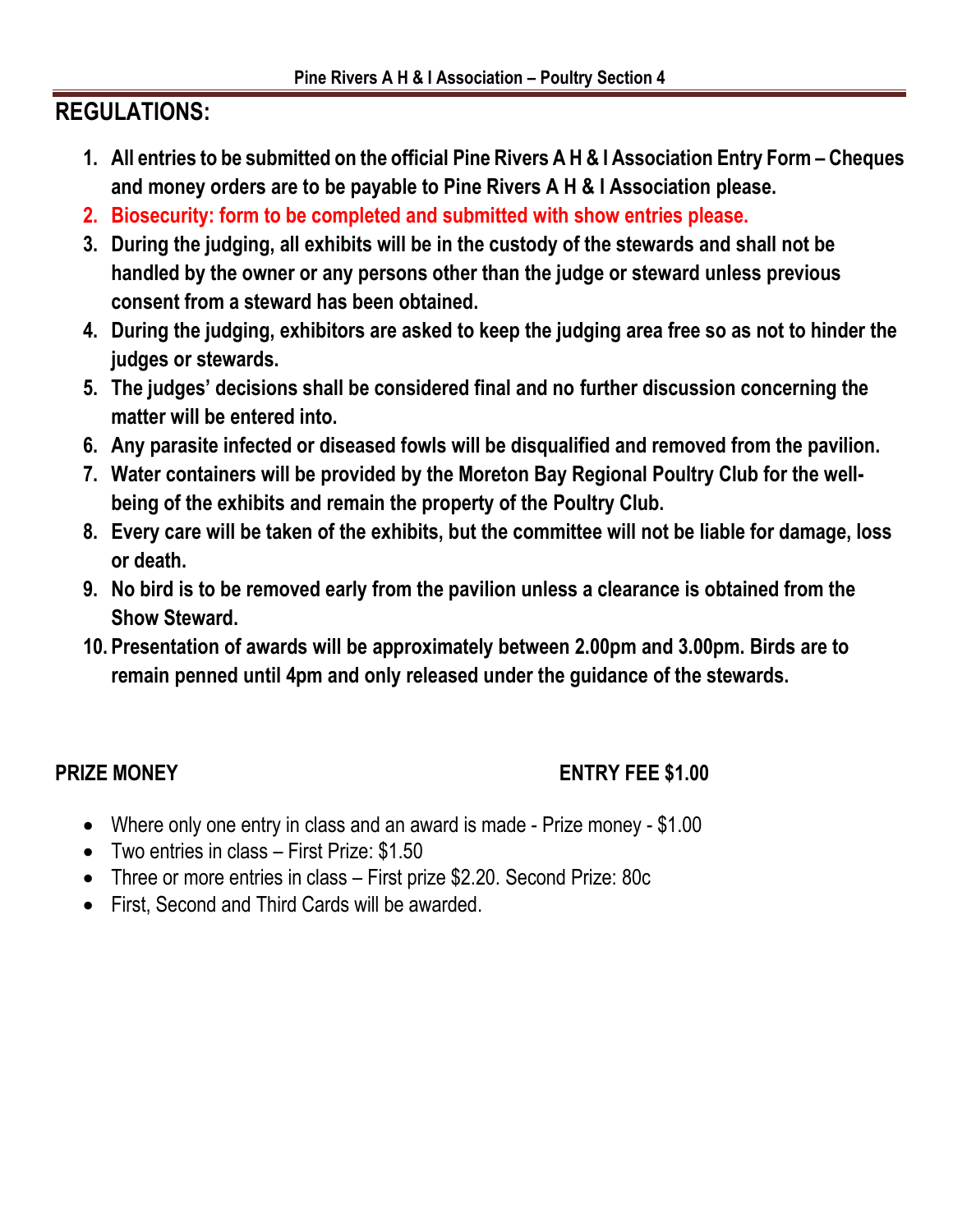| <b>Large Softfeather Class</b> | <b>Cock</b> | Hen            | <b>Cockerel</b> | <b>Pullet</b> |
|--------------------------------|-------------|----------------|-----------------|---------------|
| Ancona                         |             | $\overline{2}$ | 3               | 4             |
| Australian Langshan            | 5           | $6\phantom{a}$ | $\overline{7}$  | 8             |
| Australorp                     | 9           | 10             | 11              | 12            |
| Croad Langshan                 | 13          | 14             | 15              | 16            |
| Hamburgh A.C.                  | 17          | 18             | 19              | 20            |
| Houdan                         | 21          | 22             | 23              | 24            |
| Leghorn A.C.                   | 25          | 26             | 27              | 28            |
| Orpington A.C.                 | 29          | 30             | 31              | 32            |
| <b>Plymouth Rock</b>           | 33          | 34             | 35              | 36            |
| Polish A.C.                    | 37          | 38             | 39              | 40            |
| Rhode Island Red S/C           | 41          | 42             | 43              | 44            |
| Rhode Island Red R/C           | 45          | 46             | 47              | 48            |
| <b>Rhode Island White</b>      | 49          | 50             | 51              | 52            |
| <b>Silkie White</b>            | 53          | 54             | 55              | 56            |
| Silkie A.O.C                   | 57          | 58             | 59              | 60            |
| <b>Sussex Light</b>            | 61          | 62             | 63              | 64            |
| Sussex AOC.                    | 65          | 66             | 67              | 68            |
| <b>Wyandotte Gold Laced</b>    | 69          | 70             | 71              | 72            |
| Wyandotte A.O.C                | 73          | 74             | 75              | 76            |
| <b>AOV S/F Large</b>           | 77          | 78             | 79              | 80            |
| <b>Large Hardfeather Class</b> | <b>Cock</b> | Hen            | <b>Cockerel</b> | <b>Pullet</b> |
| Australian Game A.C.           | 81          | 82             | 83              | 84            |
| Indian Game A.C                | 85          | 86             | 87              | 88            |
| Malay Game A.C.                | 89          | 90             | 91              | 92            |
| Modern Game A.C.               | 93          | 94             | 95              | 96            |
| <b>OEG Black Red DL</b>        | 97          | 98             | 99              | 100           |
| <b>OEG Blue Red/Duckwing</b>   | 101         | 102            | 103             | 104           |
| <b>OEG Pile</b>                | 105         | 106            | 107             | 108           |
| OEG AOC                        | 109         | 110            | 111             | 112           |
| <b>OEG Hen Feather</b>         | 113         | 114            | 115             | 116           |
| Pit Game Heavy PF              | 117         | 118            | 119             | 120           |
| <b>Pit Game Light PF</b>       | 121         | 122            | 123             | 124           |
| <b>Pit Game Muff</b>           | 125         | 126            | 127             | 128           |
| AOV H/F Large                  | 129         | 130            | 131             | 132           |

**Pine Rivers A H & I Association – Poultry Section 4**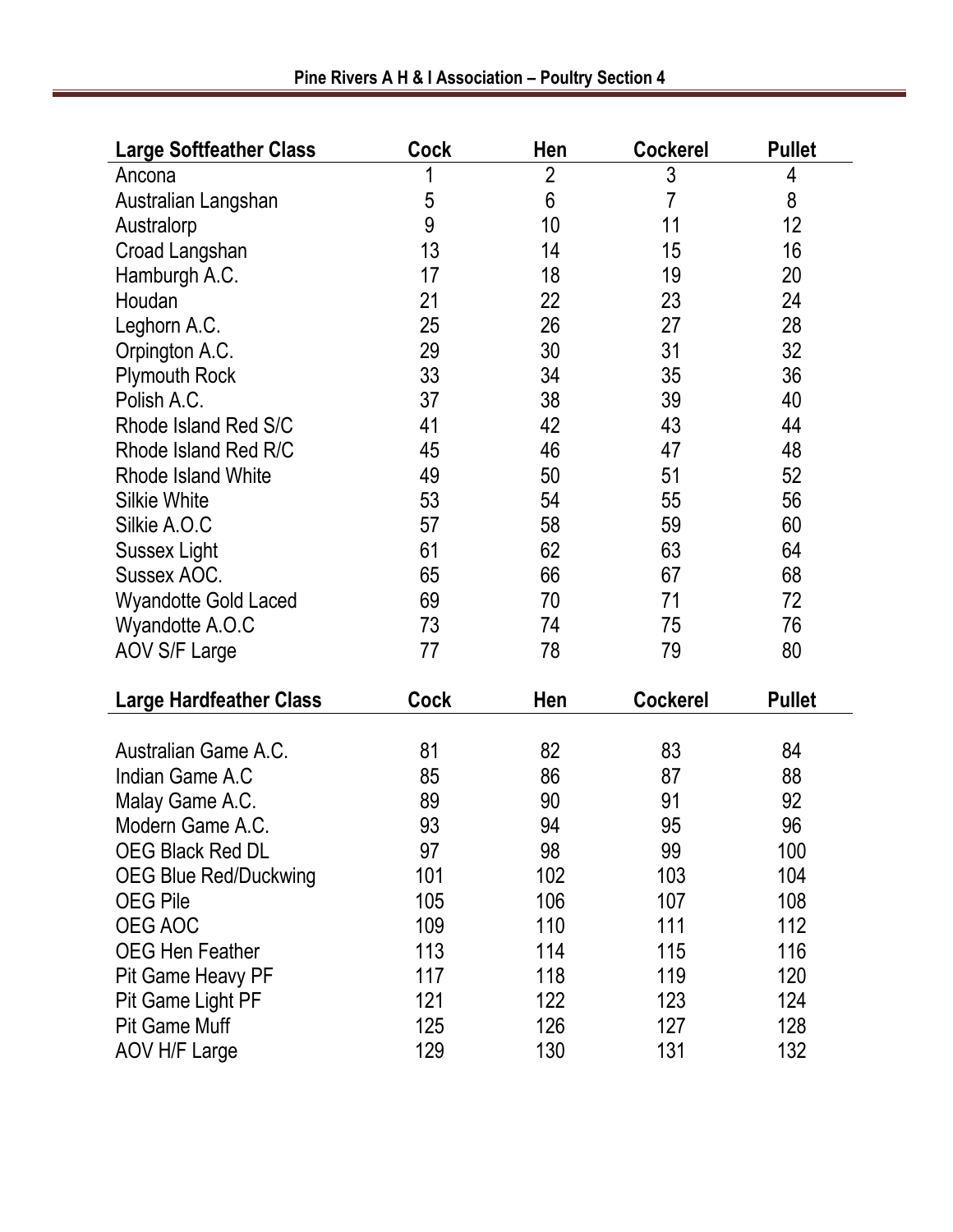| <b>Bantam Softfeather Class</b> | <b>Cock</b> | Hen | <b>Cockerel</b> | <b>Pullet</b> |
|---------------------------------|-------------|-----|-----------------|---------------|
| Ancona S/C                      | 133         | 134 | 135             | 136           |
| Ancona R/C                      | 137         | 138 | 139             | 140           |
| Araucana A.C.                   | 141         | 142 | 143             | 144           |
| Australian Langshan A.C.        | 145         | 146 | 147             | 148           |
| Australorp A.C                  | 149         | 150 | 151             | 152           |
| Belgian A.V                     | 153         | 154 | 155             | 156           |
| Frizzle A.C.                    | 157         | 158 | 159             | 160           |
| Japanese A.C.                   | 161         | 162 | 163             | 164           |
| Leghorn A.C.                    | 165         | 166 | 167             | 168           |
| Pekin Black                     | 169         | 170 | 171             | 172           |
| Pekin Blue                      | 173         | 174 | 175             | 176           |
| Pekin Buff                      | 177         | 178 | 179             | 180           |
| <b>Pekin White</b>              | 181         | 182 | 183             | 184           |
| Pekin AOC                       | 185         | 186 | 187             | 188           |
| <b>Plymouth Rock</b>            | 189         | 190 | 191             | 192           |
| Polish A.C.                     | 193         | 194 | 195             | 196           |
| Rhode Island Red S/C            | 197         | 198 | 199             | 200           |
| Rhode Island Red R/C            | 201         | 202 | 203             | 204           |
| <b>Rhode Island White</b>       | 205         | 206 | 207             | 208           |
| Rosecomb A.C.                   | 209         | 210 | 211             | 212           |
| Sebright A.C.                   | 213         | 214 | 215             | 216           |
| Sussex A.C.                     | 217         | 218 | 219             | 220           |
| <b>Wyandotte White</b>          | 221         | 222 | 223             | 224           |
| <b>Wyandotte AOC</b>            | 225         | 226 | 227             | 228           |
| <b>AOV S/F Bantam</b>           | 229         | 230 | 231             | 232           |
|                                 |             |     |                 |               |
| <b>Bantam Hardfeather Class</b> | Cock        | Hen | <b>Cockerel</b> | <b>Pullet</b> |
| Australian Game A.C.            | 233         | 234 | 235             | 236           |
| <b>Indian Game Blue</b>         | 237         | 238 | 239             | 240           |
| Indian Game Dark                | 241         | 242 | 243             | 244           |
| Indian Game Jubilee             | 245         | 246 | 247             | 248           |
| Modern Game Birchen             | 249         | 250 | 251             | 252           |
| Modern Game Black Red           | 253         | 254 | 255             | 256           |
| Modern Game Brown Red           | 257         | 258 | 259             | 260           |
| Modern Game Duckwing A.C.       | 261         | 262 | 263             | 264           |
| Modern Game Wheaten A.C.        |             | 265 |                 | 266           |
| Modern Game AOC                 | 267         | 268 | 269             | 270           |
| OEG Black Red DL                | 271         |     | 272             |               |
| <b>OEG Partridge DL</b>         |             | 273 |                 | 274           |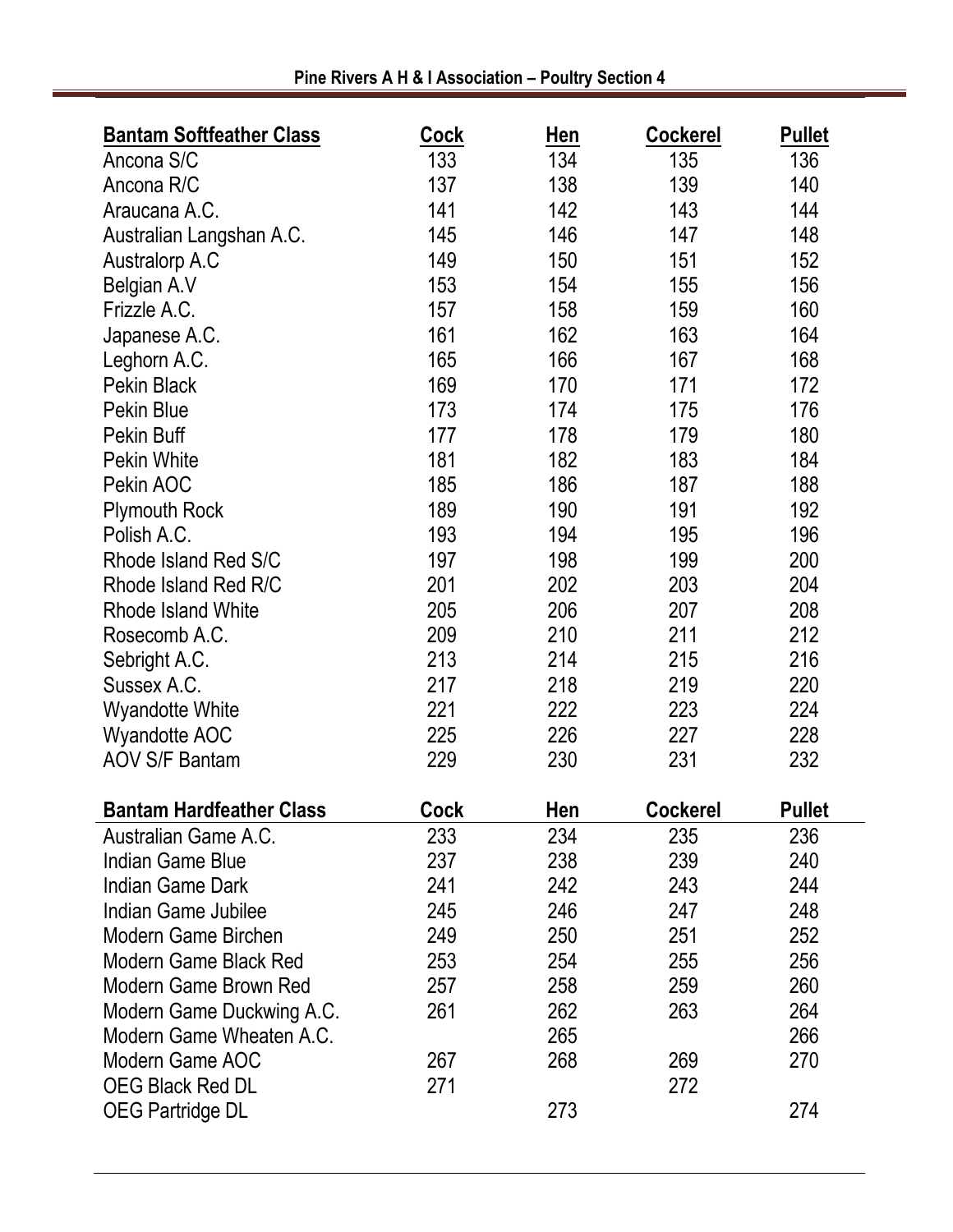| <b>Bantam Hardfeather Class</b> | <b>Cock</b> | Hen           | <b>Cockerel</b> | <b>Pullet</b> |
|---------------------------------|-------------|---------------|-----------------|---------------|
| <b>OEG Black Red LL</b>         | 275         |               | 276             |               |
| <b>OEG Partridge LL</b>         |             | 277           |                 | 278           |
| OEG Wheaten A.C.                |             | 279           |                 | 280           |
| OEG Duckwing A.C. DL            | 281         | 282           | 283             | 284           |
| <b>OEG Duckwing A.C. LL</b>     | 285         | 286           | 287             | 288           |
| <b>OEG Blue Red</b>             | 289         | 290           | 291             | 292           |
| OEG A.O.C                       | 293         | 294           | 295             | 296           |
| Pit Game P.F.                   | 297         | 298           | 299             | 300           |
| <b>Pit Game Muff</b>            | 301         | 302           | 303             | 304           |
| <b>AOV H/F Bantam</b>           | 305         | 306           | 307             | 308           |
|                                 |             |               |                 |               |
|                                 | <b>Male</b> | <b>Female</b> |                 |               |
| <b>Guinea Fowl A.C.</b>         | 309         | 310           |                 |               |
| <b>Waterfowl</b>                | <b>Male</b> | <b>Female</b> |                 |               |
| <b>Muscovy White</b>            | 311         | 312           |                 |               |
| Muscovy AOC                     | 313         | 314           |                 |               |
| Indian Runner A.C.              | 315         | 316           |                 |               |
| Campbell A.C.                   | 317         | 318           |                 |               |
| Pekin                           | 319         | 320           |                 |               |

**Pine Rivers A H & I Association – Poultry Section 4**

| <b>Breeding Pairs -</b> |  |
|-------------------------|--|
|                         |  |

Any Variety Geese

**(1 Male and 1 Female)**

| Large Softfeather         | 331 |
|---------------------------|-----|
| Large Hardfeather         | 332 |
| <b>Bantam Softfeather</b> | 333 |
| <b>Bantam Hardfeather</b> | 334 |
| Waterfowl                 | 335 |

Mallard A.C. 325

AOV Large 321 322

Australian Call A.C. 323 324<br>Mallard A.C. 325 326

AOV Bantam/Miniature 327 328<br>
Any Variety Geese 329 330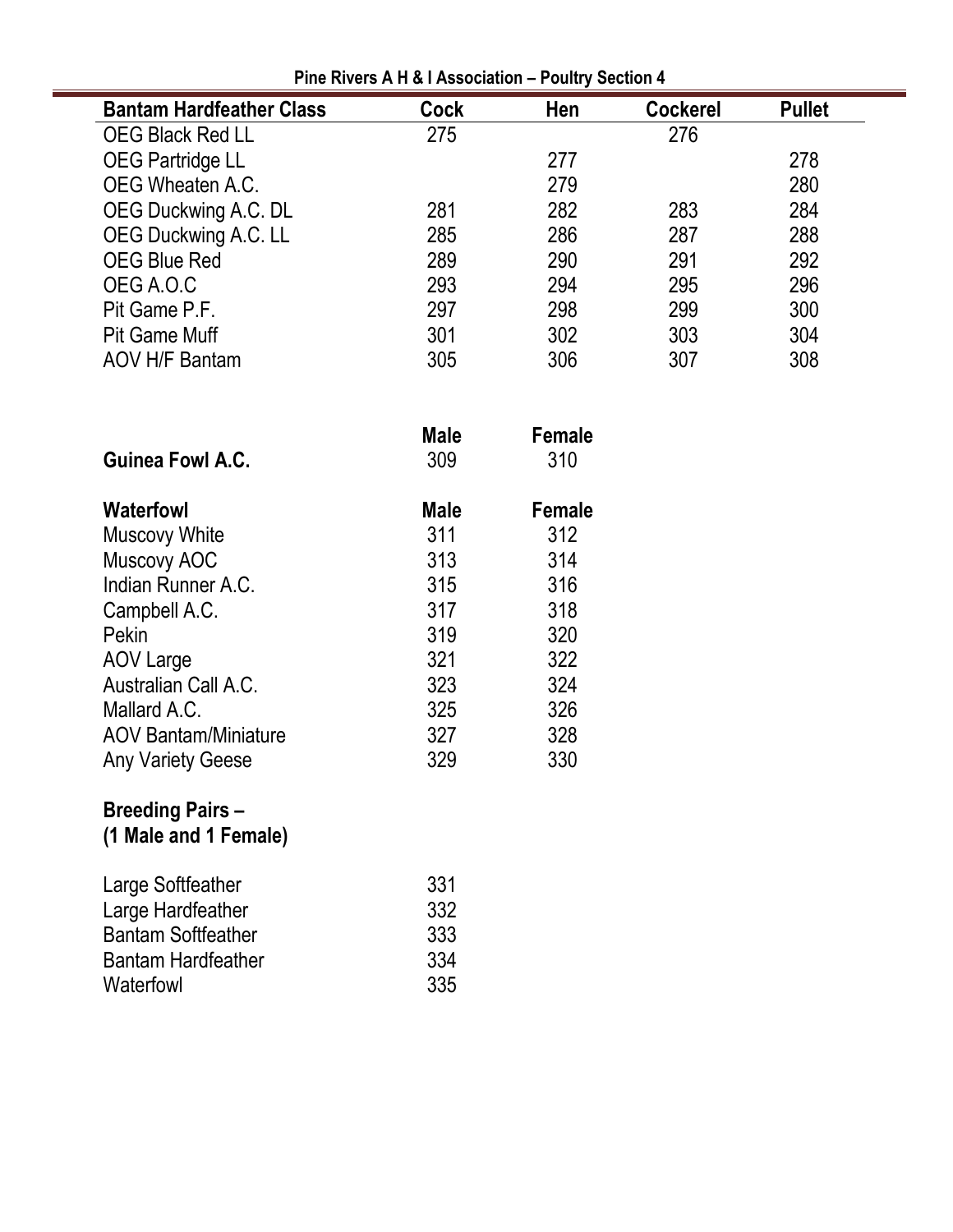### **Pair of Females**

| 336 |
|-----|
| 337 |
| 338 |
| 339 |
| 340 |
|     |

### **EGG SECTION (6 EGGS PER ENTRY)**

| Large Brown           | 341 |
|-----------------------|-----|
| Large White           | 342 |
| Large AOC             | 343 |
| <b>Bantam Brown</b>   | 344 |
| <b>Bantam White</b>   | 345 |
| <b>Bantam AOC</b>     | 346 |
| Waterfowl             | 347 |
| AOV Eggs              | 348 |
| Mixed Plate of 6 Eggs | 349 |



### **JUNIOR SECTION**

- Limit 2 entries per child.
- No entry fee.
- Open to children under 14 years of age.
- The relevant junior exhibitor must pen the birds.
- Birds are judged on presentation and cleanliness only.

| <b>Class A</b> Large Softfeather  | <b>Class B</b> Large Hardfeather  |
|-----------------------------------|-----------------------------------|
| <b>Class C</b> Bantam Softfeather | <b>Class D</b> Bantam Hardfeather |

**Please note all junior entries are free**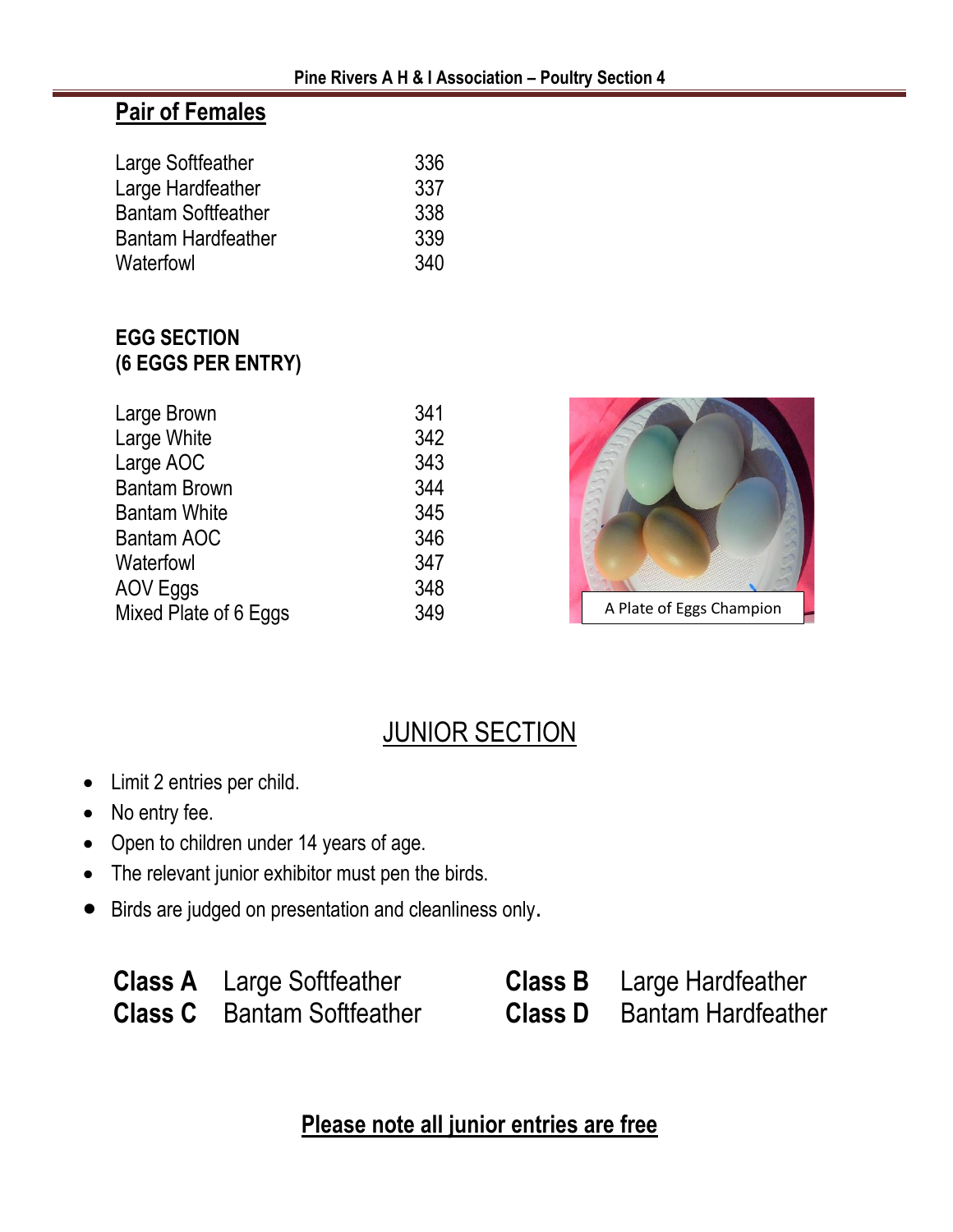# **AWARDS & DONATIONS**

# **GRAND CHAMPION FOWL OF SHOW**

**Sash and cash donated by Moreton Bay Regional Poultry Club Inc - \$100.00**

# **RESERVE CHAMPION FOWL OF SHOW**

**Sash and cash donated by Moreton Bay Regional Poultry Club Inc - \$50.00**

# **MAJOR AWARDS**

- Champion Bantam Softfeather Fowl. } Sash \$20 donated by MBPC Champion Bantam Hardfeather Fowl } Sash \$20 donated by MBPC Champion Breeding Pair O/A <br> 3 Sash \$20 donated by Vicky Owen
- Champion Large Softfeather Fowl. } Sash \$20 donated by Gabrielle Parr
- Champion Large Hardfeather Fowl. } Sash \$20 donated by Elsie Carlton
	-
	-
- Champion Rare Breed } Sash \$20 donated by Peter Gambell
- Champion Crested Breed } Sash \$20 donated by D& D Simons
- Champion Large Waterfowl } Sash \$20 donated by Linda Reedy
- Champion Bantam Waterfowl } Sash \$20 donated by B&J Hutchinson
- Champion Goose/Gander } Sash \$20 donated by Albert Freeman
	-
- Champion Pair of Females O/A  $\{$  Sash \$20 donated by Gary Tavener
- Champion Eggs } Sash \$20 donated by Linda & Michael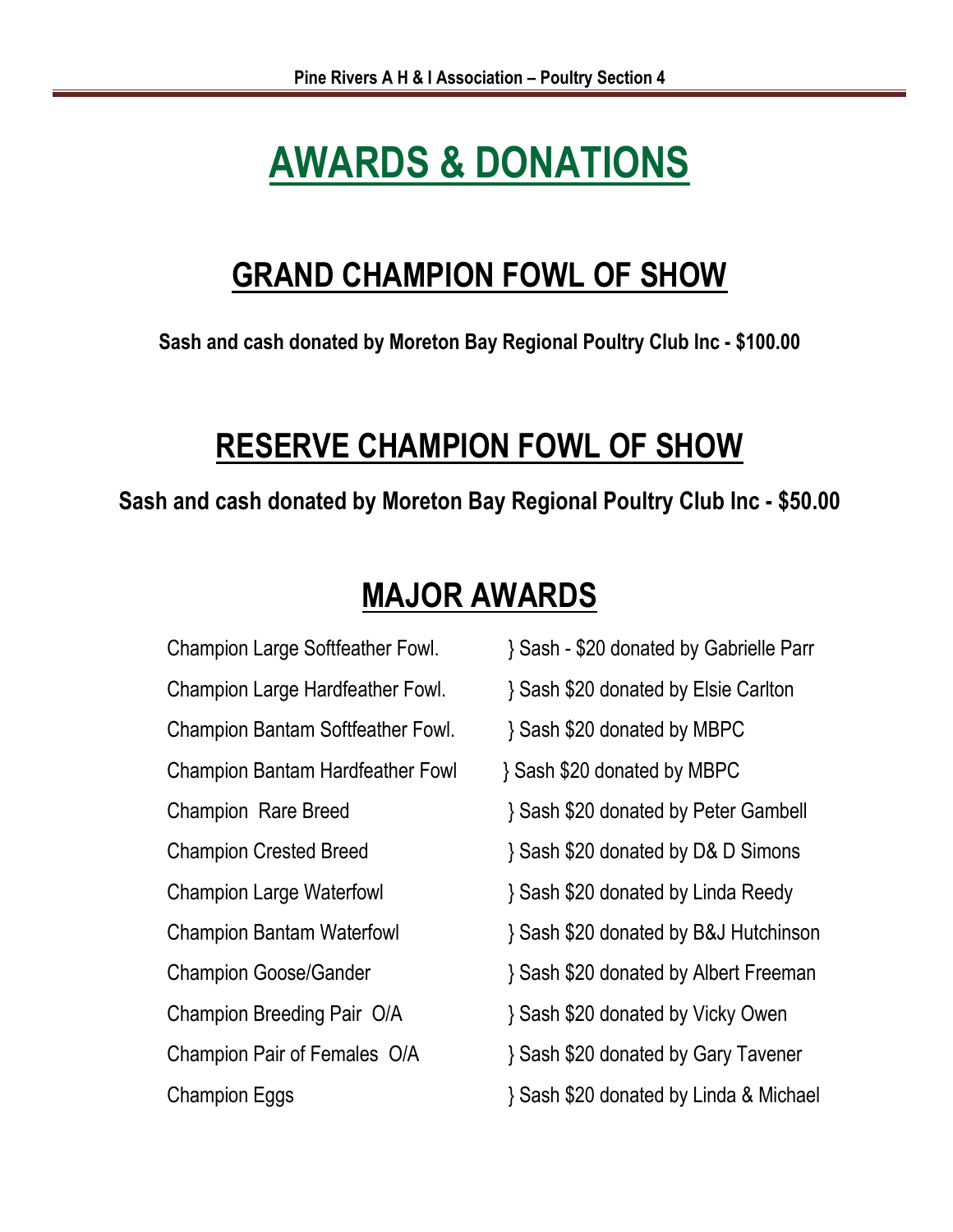# **SECTION CHAMPIONS - Sashes**

| Large Softfeather: - | <b>Best Male</b> | <b>Best Female</b> |
|----------------------|------------------|--------------------|
| Large Hardfeather:-  | <b>Best Male</b> | <b>Best Female</b> |
| Softfeather Bantam:- | <b>Best Male</b> | <b>Best Female</b> |
| Hardfeather Bantam:- | <b>Best Male</b> | <b>Best Female</b> |
| Waterfowl: -         | <b>Best Male</b> | <b>Best Female</b> |

# **ENCOURAGEMENT AWARD**

# **JUNIOR SECTION TROPHIES donated by Doug Freeman**

# **LUCKY EXHIBITOR PRIZE Win a bag of Feed donated by Albert Freeman**

**Every 5 entries entitle you to a ticket in a bag of feed***. Drawn at Presentation*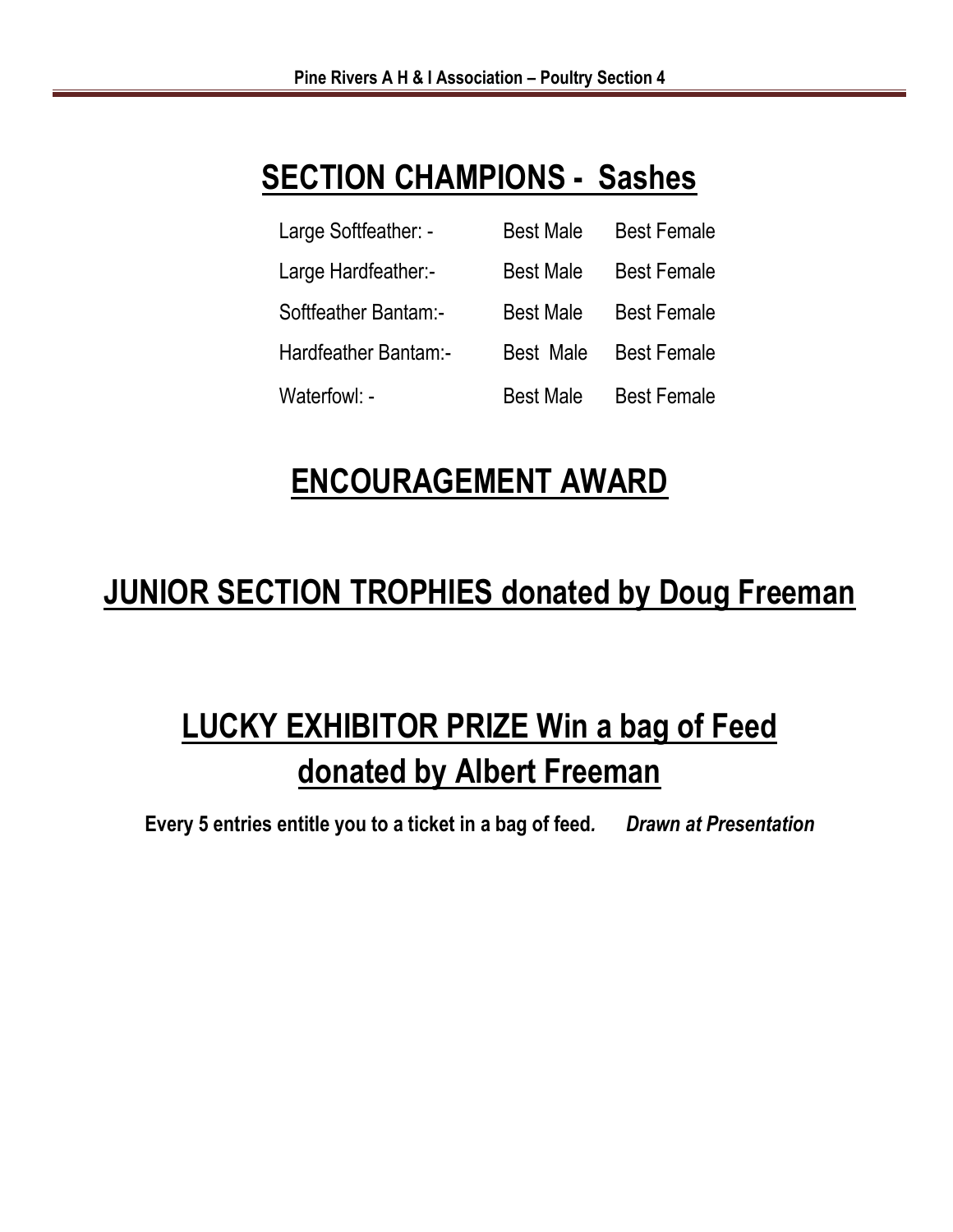#### **ENTRY FEE - \$1.00 JUNIOR SECTION FREE -POULTRY-**

To the Secretary: Subject to the Rules and By-laws of the Association and the Queensland Chamber of Agricultural Societies, which are deemed to be therein at length, I wish to make the following entries for the forthcoming Show, the same being my own bona fide property.

| NO. OF<br><b>CLASS</b> | NO. OF<br><b>ENTRIES</b> | <b>BREED/VARIETY</b> | \$. | $\mathbb{C}$ | PEN NO: |
|------------------------|--------------------------|----------------------|-----|--------------|---------|
|                        |                          |                      |     |              |         |
|                        |                          |                      |     |              |         |
|                        |                          |                      |     |              |         |
|                        |                          |                      |     |              |         |
|                        |                          |                      |     |              |         |
|                        |                          |                      |     |              |         |
|                        |                          |                      |     |              |         |
|                        |                          |                      |     |              |         |
|                        |                          |                      |     |              |         |
|                        |                          |                      |     |              |         |
|                        |                          |                      |     |              |         |

#### ALL ENTRY FEES TO BE PAID BEFORE EVENTS.

Name of Exhibitor:

(Mr/Mrs/Ms or Miss) (NAME IN BLOCK LETTERS PLEASE)

Address:\_\_\_\_\_\_\_\_\_\_\_\_\_\_\_\_\_\_\_\_\_\_\_\_\_\_\_\_\_\_\_\_\_\_\_\_\_\_\_\_\_\_\_\_\_\_\_\_\_\_\_\_\_\_\_\_\_\_\_\_Postcode:\_\_\_\_\_\_\_\_\_\_

Telephone: Telephone: Telephone: Telephone: Telephone: Telephone: Telephone: Telephone: Telephone: Telephone: Telephone: Telephone: Telephone: Telephone: Telephone: Telephone: Telephone: Telephone: Telephone: Telephone: Te

Post/Email all entries to the Show Steward by Thursday 28th July 2022.

**SHOW STEWARD: Linda Reedy 1/219 Halcyon Way Bli Bli 4560 Qld Phone contact: 0407 125 562 Email: [lindareedy51@gmail.com](mailto:lindareedy51@gmail.com)**

#### **Assist Show Steward.. Maree Robinson**

Thank you to our sponsors, judges, exhibitors, and workers. Without their assistance there would not be a show.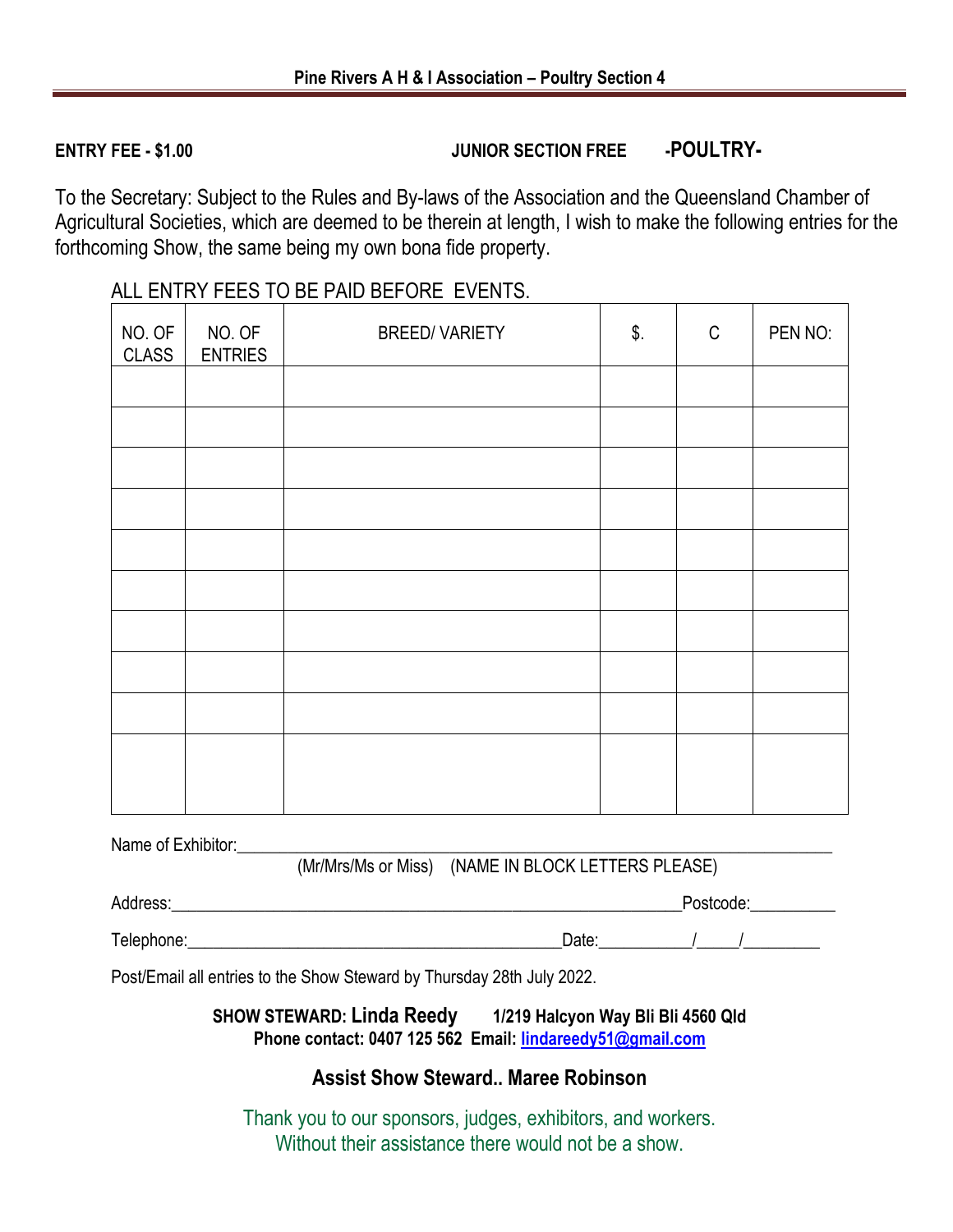#### ALL ENTRY FEES TO BE PAID BEFORE EVENTS.

| NO. OF<br><b>CLASS</b> | NO. OF<br><b>ENTRIES</b> | <b>BREED/VARIETY</b> | $\boldsymbol{\$}$ | $\mathsf C$ | PEN NO: |
|------------------------|--------------------------|----------------------|-------------------|-------------|---------|
|                        |                          |                      |                   |             |         |
|                        |                          |                      |                   |             |         |
|                        |                          |                      |                   |             |         |
|                        |                          |                      |                   |             |         |
|                        |                          |                      |                   |             |         |
|                        |                          |                      |                   |             |         |
|                        |                          |                      |                   |             |         |
|                        |                          |                      |                   |             |         |
|                        |                          |                      |                   |             |         |
|                        |                          |                      |                   |             |         |
|                        |                          |                      |                   |             |         |
|                        |                          |                      |                   |             |         |
|                        |                          |                      |                   |             |         |
|                        |                          |                      |                   |             |         |
|                        |                          |                      |                   |             |         |
|                        |                          |                      |                   |             |         |
|                        |                          |                      |                   |             |         |
|                        |                          |                      |                   |             |         |
|                        |                          |                      |                   |             |         |
|                        |                          |                      |                   |             |         |
|                        |                          |                      |                   |             |         |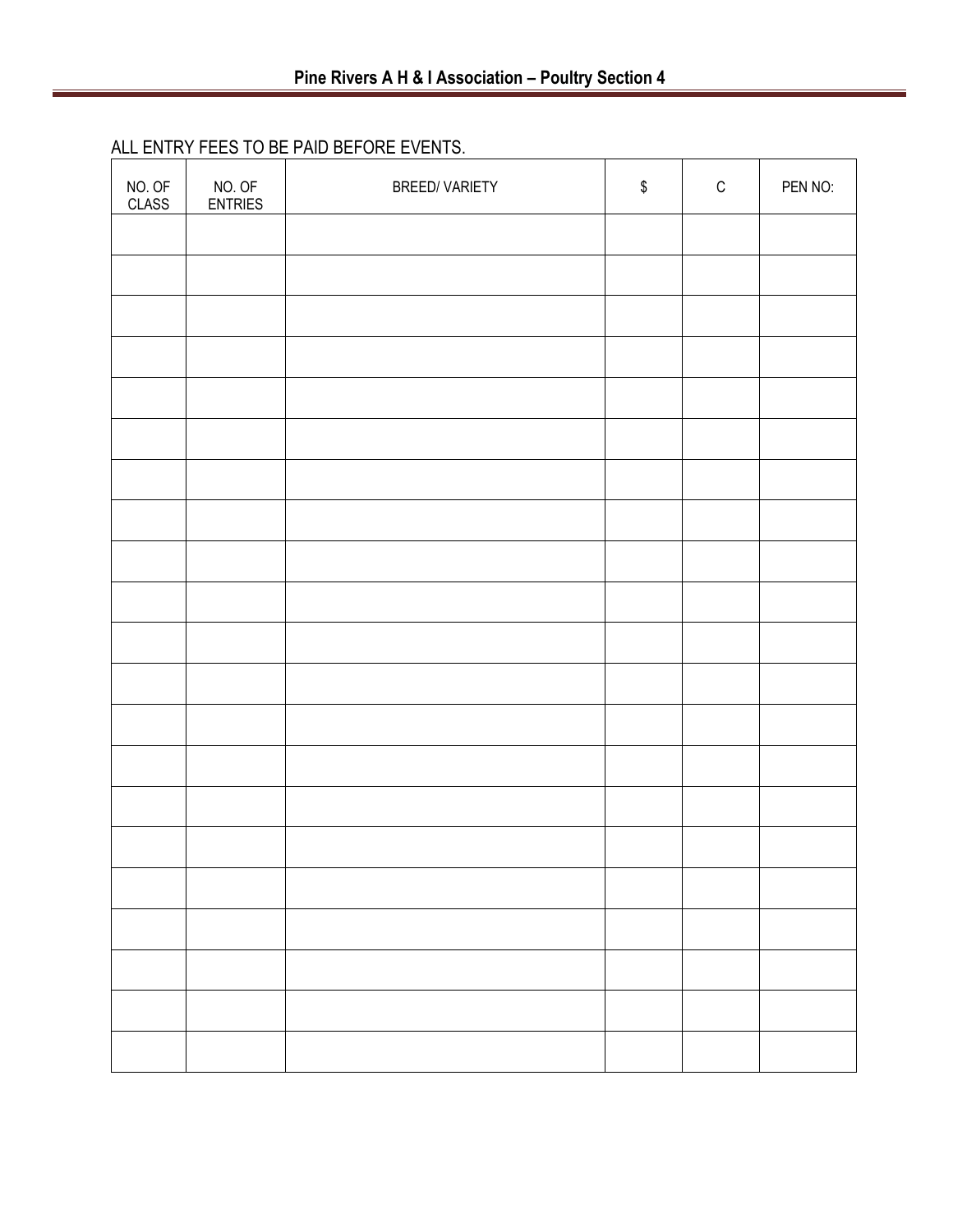# **BIOSECURITY FORM**

| <b>EXHIBITOR DETAILS</b>                                        |         |  |
|-----------------------------------------------------------------|---------|--|
| NAME TO APPEAR ON PRIZE CARDS (EG PERSON, STUD OR FAMILY NAME): |         |  |
|                                                                 |         |  |
| FULL NAME OF PERSON IN CHARGE OF POULTRY                        |         |  |
| HOME ADDRESS OF PERSON IN CHARGE:                               |         |  |
|                                                                 |         |  |
| POSTAL ADDRESS OF PERSON IN CHARGE:                             |         |  |
| EMAIL:                                                          |         |  |
| PHONE:                                                          | MOBILE: |  |

#### INSERT/INCORPORATEPREVIOUS POULTRY ENTRY FORM

| <b>PROPERTY OF ORIGIN OF ANIMALS</b>  |                                                |  |
|---------------------------------------|------------------------------------------------|--|
| <b>FULL ADDRESS:</b>                  |                                                |  |
| (if different to above)               |                                                |  |
| PIC NUMBER:                           | (ONLY REQUIRED IF PROPERTY HAS OVER 100 BIRDS) |  |
| (Property Identification Code)        |                                                |  |
|                                       |                                                |  |
| <b>Event PIC NUMBER</b>               |                                                |  |
| (Property Identification Code)        | <b>QIPR 0390</b>                               |  |
| <b>Destination Properties:</b>        |                                                |  |
| (Full address)                        |                                                |  |
| Only list if not returning all        |                                                |  |
| original property nominated<br>above. |                                                |  |
| (Include Property)                    |                                                |  |
| <b>Identification Code if</b>         |                                                |  |
| applicable)                           |                                                |  |